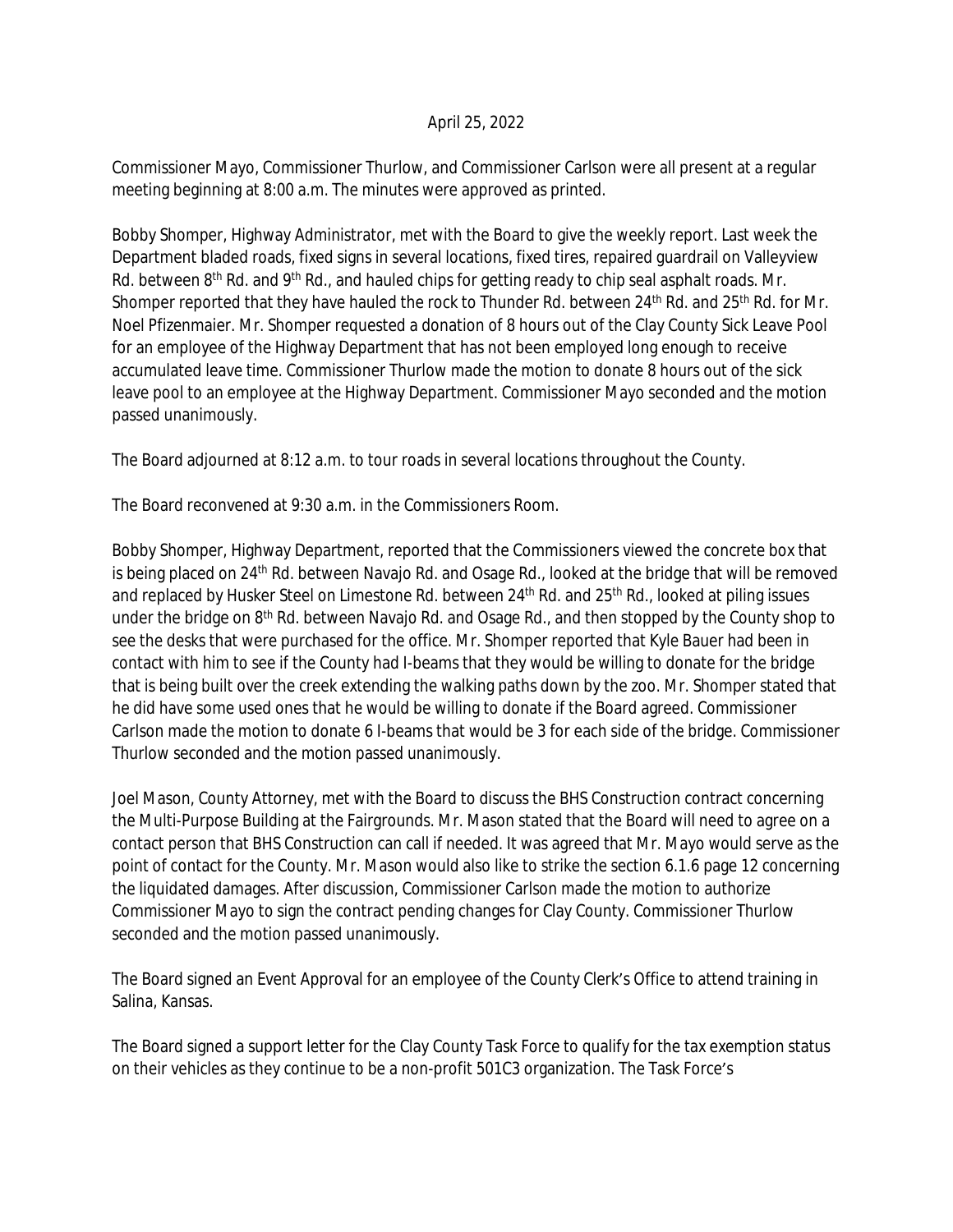Transportation program is essential to the citizens of Clay County in meeting their transportation needs. Many of our citizens would have no means of transportation without it.

Rocky Cramer, EMS Director, met with the Board to give his weekly report. Mr. Cramer reported that there had been a small accident with Medic 3 with pulling into the emergency bay at the Via Christi Hospital in Manhattan. He will return with two estimates after they receive them. EMS will be providing a driving course training this summer for all employees. The Department is currently at 382 runs so far in 2022 and they were at 295 at this same time in 2021. Mr. Cramer reported on the Educators Workshop that three of them attended. It was very good training and they will be able to use it within the Department.

Jim Bogart, Undersheriff, met with the Board to ask permission to place an employment ad to fill a vacant Deputy position. The Board granted permission to run an employment ad for a Deputy. Kayla Wang, County Clerk, asked to go into Executive Session. Commissioner Thurlow made the motion to go into Executive Session under Personnel Exception for non-elected personnel for 15 minutes beginning at 10:28 a.m. with Commissioner Mayo, Commissioner Thurlow, Commissioner Carlson, Jim Bogart, Undersheriff, and Kayla Wang, County Clerk present. The subject to be discussed is employee performance. Commissioner Carlson seconded and the motion passed unanimously. The regular meeting reconvened at 10:43 a.m. with no action being taken during the session. Alan Benninga, Sheriff, joined the meeting and reported that they had a busy Saturday with two Proms held in the County.

Marlene Stamm, County Sanitarian, met with the Board to give the quarterly sanitation report for Clay County. Ms. Stamm reported that she continues to be very busy with permits in Clay County. The report stated that there were 13 Tank/Lateral, 9 Wells, 2 H20 Tests, 2 Lateral beds, 4 Tank/Lagoon, and 1 Lateral system in the last three months. Ms. Stamm stated that supplies that they use are getting easier to find and receive at this time.

Pam Kemp, Emergency Manager, met with the Board to give the weekly report. Ms. Kemp reported on the wildfires that started last week in Kansas and spread into 14 Counties in Nebraska. Ms. Kemp stated that the State training on the 800 radios was good. She was able to fill two classes with individuals that use these radios. Counties that use the State tower will be seeing a change with new rules to follow in 2024. The radios that the County currently has will not work with the new system. We will be required to purchase new radios before the year 2024. The Board signed two Event Approvals for the Emergency Manager to attend two exercises in Minneapolis and Salina, Kansas. The Floodplain maps were discussed and that there are properties that are currently in the Floodplain but with the new maps that are not in effect yet, they are out of the Floodplain.

Danny Mesalles, Appraiser, met with the Board to give a report on the 2022 Real Estate Inspection Area. This year the Appraiser's Office is conducting inspections on real property as part of the 17% maintenance review in the areas of Clay Center City, Wakefield City, and in Blaine, Five Creeks, and Clay Center Townships. The field staff will review the property for accuracy of data and update records if necessary. Mr. Mesalles discussed the different positions and training for his office.